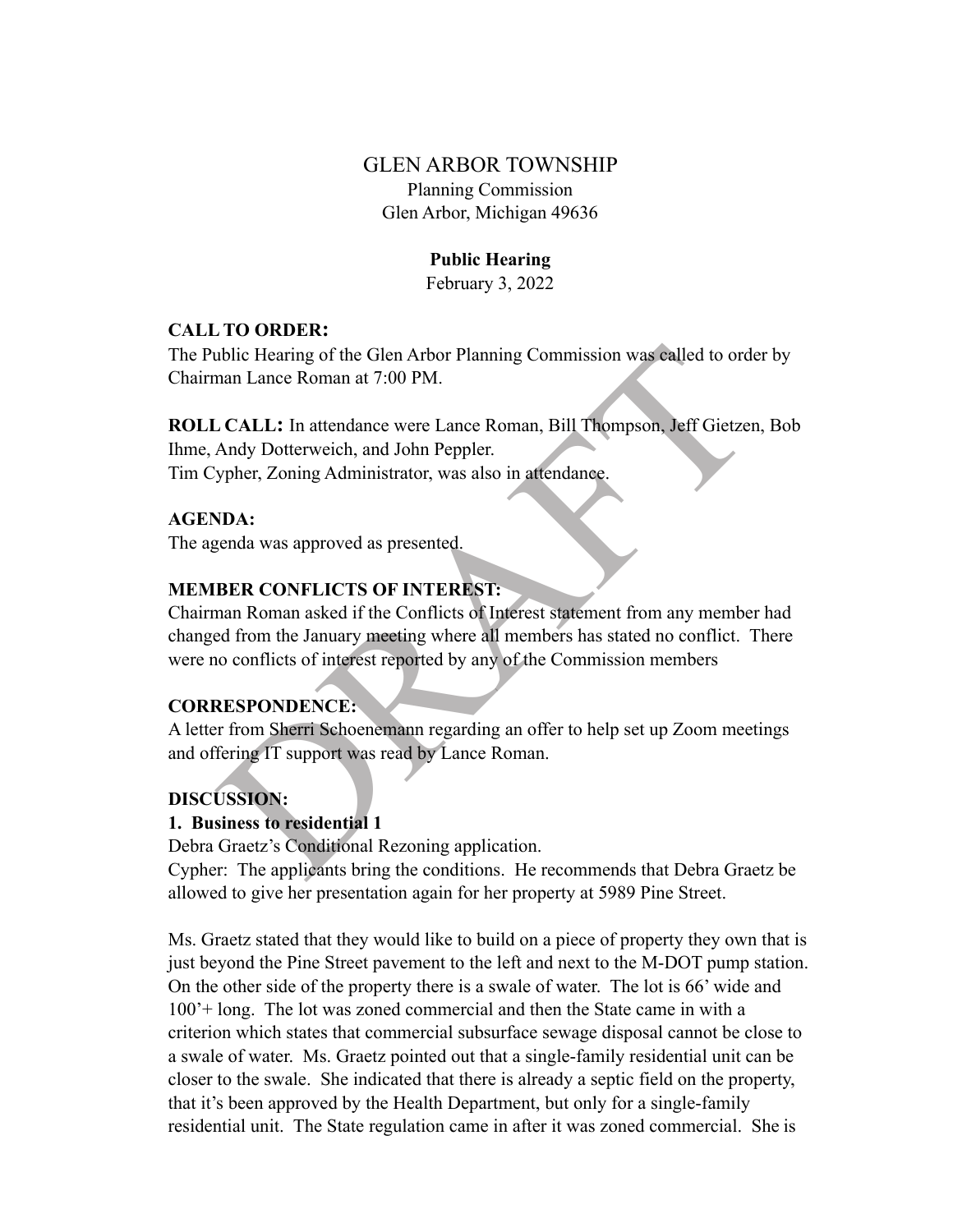requesting a conditional rezoning for this property to residential with residential setbacks.

Commission members discussed the process that needs to take place for conditional rezoning including a review of the section of Township's Zoning Ordinance which allows for conditional rezoning.

#### **PUBLIC COMMENTS**:

Ms. Schoenemann questioned Ms. Graetz as to why she purchased a commercial lot and now wants to rezone it.

In a proported that the Commission changed the zoning 13 years ago not to a family dwellings in the Commercial District. He felt that this change led unintended circumstances and would like to see it changed back to allo f Roman reported that the Commission changed the zoning 13 years ago not to allow single family dwellings in the Commercial District. He felt that this change led to several unintended circumstances and would like to see it changed back to allow single family dwellings within the Commercial District.

Don Lewis, Township Trustee, suggested the Township should stay away from conditional rezoning**.** Will discuss further at the regular meeting to following the public hearing.

Commission members discussed conditional rezoning and the Graetz conditional rezoning application.

Cypher stated that if someone does not agree with any decision by Zoning Administrator or the Planning Commission, they can take the matter to the Zoning Board of Appeals (ZBA).

Roman: The Township Board needs to approve our recommendation but the recommendation can still be taken to the ZBA before it goes to the Township Board.

Cypher:The meeting tonight is for an application for conditional rezoning. The recommendation goes to the County for approval and then back to the Township Board for final approval.

Peppler: Cannot support as he believes this is spot rezoning.

Dotterweich**:** Conditional rezoning is like spot zoning. He feels that a good use of the property would be residential.

## **Motion Dotterweich, support Ihme, to table the Graetz discussion to a future meeting. Motion unanimously carried.**

Roman: This will be on the Agenda for the April Planning meeting.

### **MOTION**: